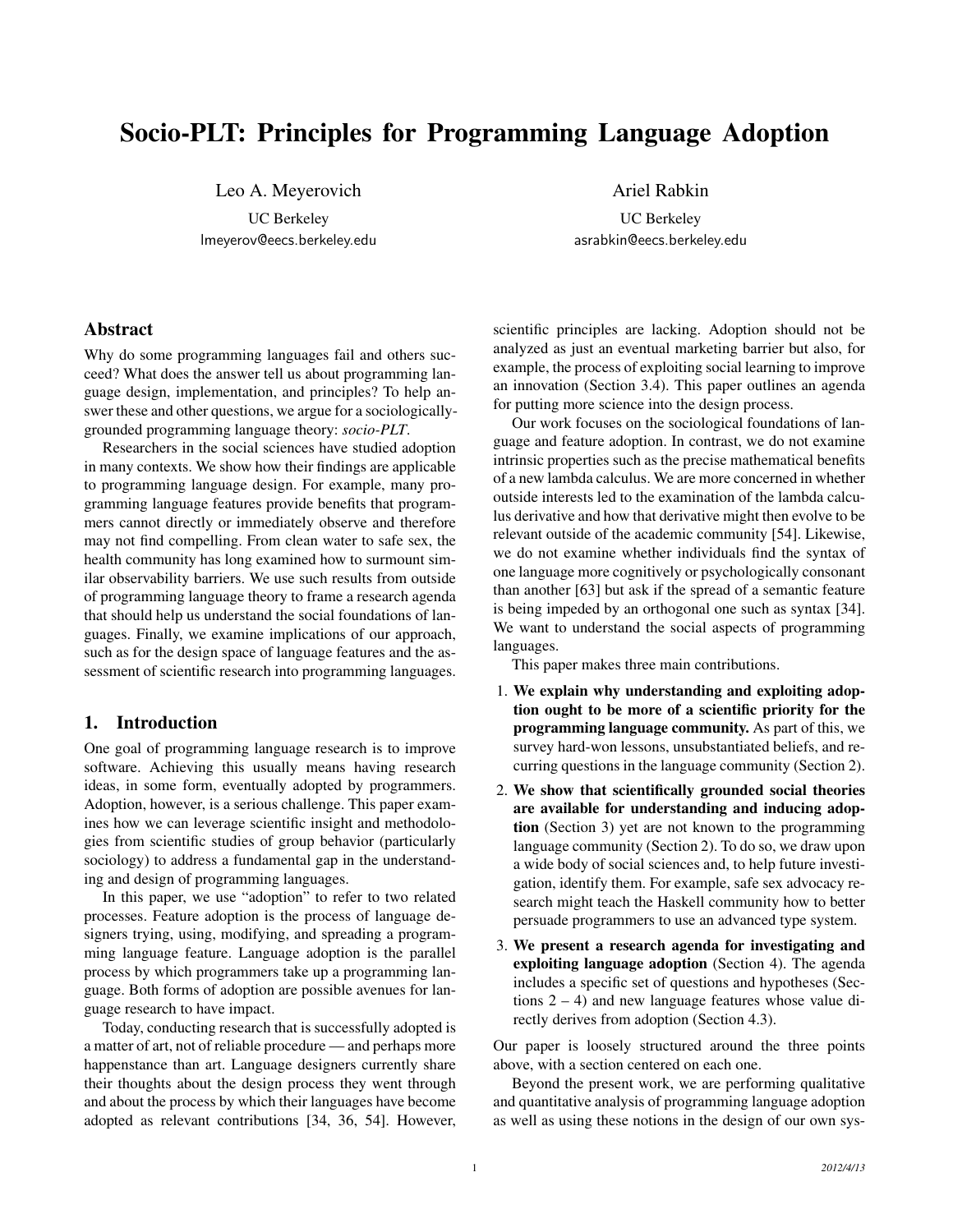tems – we are practicing what we are preaching. The focus here, however, is to present the underlying social theories and subsequent style of analytic reasoning that led to our research program.

Focusing on social adoption issues is timely for several reasons. First, the increased prominence of domainspecific languages and software crises in security, parallelism, and mobile have reinvigorated language demands throughout computing. Furthermore, sociology and allied social sciences have undergone a quantitative revolution that has yielded transferable principles and methodologies. Finally, languages and programs are increasingly developed by open community-based processes, so the activities of designers and programmers are increasingly accessible to researchers. The need is old, but we now have the tools and data to address it.

The purpose of this paper is to bring together research not previously known to the programming language community and to analyze its implications. We raise more questions than we answer. These questions are marked out in numbered boxes, divided into open-ended questions and falsifiable hypotheses. Many of them can be examined with basic empirical techniques that are typical of the social sciences. Answering other questions may require new research techniques.

# 2. Hard-won experiences

This section describes some of the past successes and failures of the programming language research community in getting its techniques adopted. Along the way, we will point out some of the hard-won insights of a half-century of experience. These insights, however, are only part of the story. A major lesson we derive from the review is that the community does not have a complete or adequate understanding of the adoption process.

## 2.1 Grand Ambitions to Incremental Advances

We begin at the high level, discussing the role of researchers in language design. Sometimes, researchers have committed themselves to ambitious standardization efforts and industrial collaborations. At other times, researchers have offered radical new language designs. The underlying philosophy in both cases is that research can reshape practice. We see that it occasionally does – but only rarely by building languages for direct adoption.

Design by committee. Committees of experts (including language researchers) have repeatedly tried to design general-purpose programming languages. These efforts have routinely resulted in high-profile and costly failures. PL/1 and Algol-68 are roughly contemporaneous examples of this tendency. Ada is a more recent one. In each case, the result was a complex design that was hard to implement and widely disliked [34].

The language designers made two methodological missteps: insufficiently consulting with users (Section 3.4) and not forming precise end goals (Section 3.3). Our point is not that committees are incapable of good design (indeed, the designs of Algol-60 and Haskell are routinely lauded). Rather, design committees have risks associated with them that are widely known in other fields and which programming language designers rediscover at their own cost.

Wholecloth radical design. Similarly, language researchers often produce radically new designs for general-purpose languages. For instance, in 1978, John Backus called for a point-free functional style [7]. Point-free programming, today, is still not well known outside of the academic community. Likewise, the Prolog vision of declarative programming has not become the dominant paradigm. Even when a radical design is adopted, such as dataflow languages for composing electronic music [52], it may be significantly evolved and specialized.

Engineering language designs. Others have offered a contrasting vision of the language design process. In 1973, C. A. R. Hoare advised that a language designer should "have excellent judgment in choosing the best" features, but should not "include untried ideas of his own. His task is consolidation, not innovation [35]." The role of designing practical languages and of experimenting with language features ought to be separate, presumably with the programming language research community focusing on the latter.

Hoare's advice confronts researchers with a dilemma. How are we to conduct a representative trial of a proposed language feature without incorporating it into a reasonably usable tool and having normal users attempt to use it? As argued by Markstrum, having the inventor of a feature try it out and then argue persuasively for it is a poor substitute for empirical evidence. In 1973, conducting a qualitative and quantitative analysis of how a language feature is used would have been very challenging. Today, however, we can access large repositories of source code and easily communicate with their developers. This is just one way to substitute systematic study — scientific research — for "excellent judgment."

In practice, the original designers of today's popular languages are typically not experienced in programming language design. Rather, Proebsting noted that a common pattern is for programmers with expertise in other domains to create a language when they perceive an unmet need [65]. Dennis Ritchie (C), Guido van Rossum (Python), Larry Wall (Perl), James Gosling (Java), and Rasmus Lerdorf (PHP) all followed this pattern. If the pattern continues to hold, programming language community should not only focus on justifying features to programmers [37]. We should focus on better consulting with the wider software development community to see what is relevant [54, 82] and communicating our findings to new language designers, who usually come from outside of our community (Section 3.3).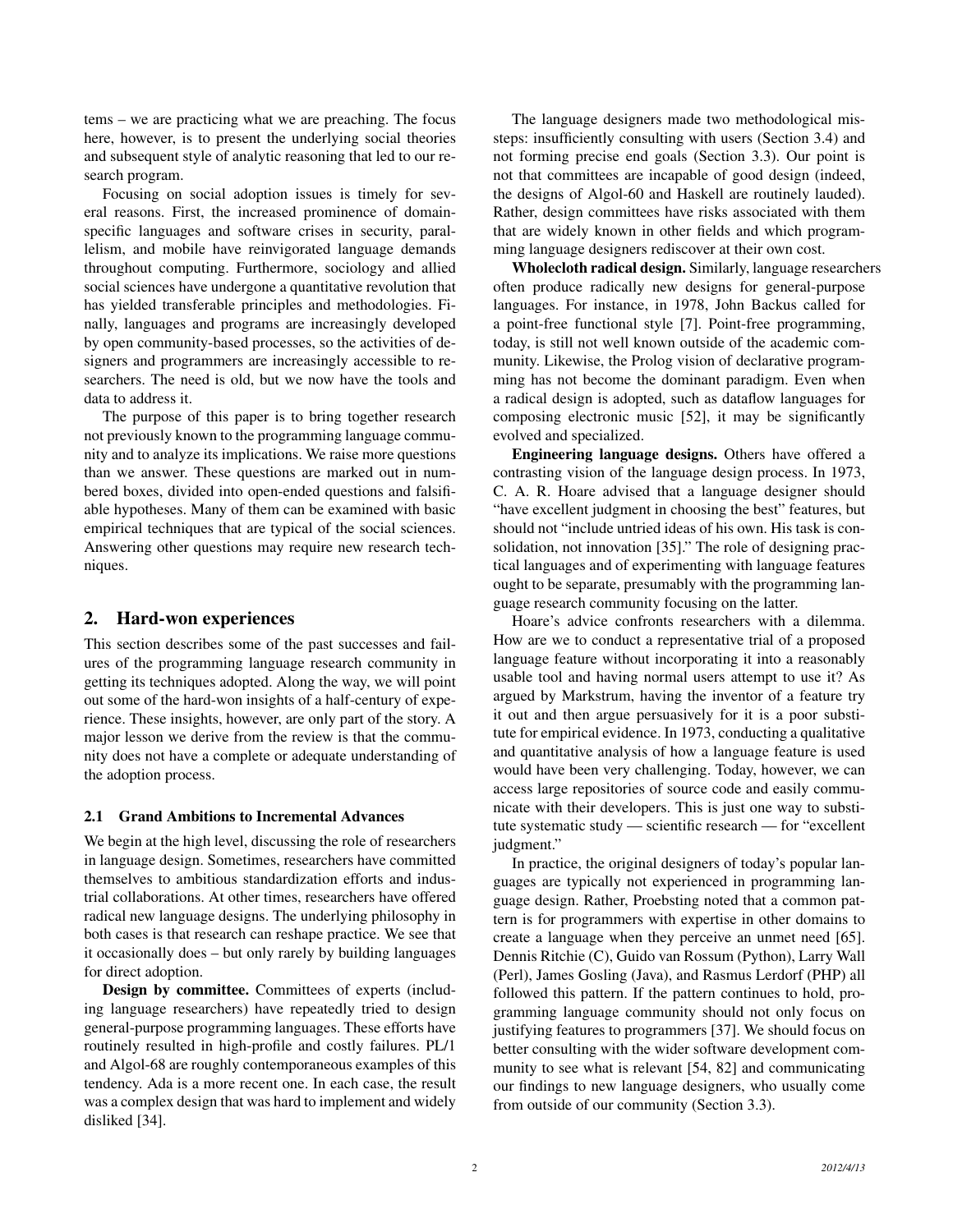## 2.2 The Road to Functional Programming

The evolution of functional languages provides a case study into socio-technical aspects of language adoption. We find that leaders of the functional programming movement are and have been actively enmeshed in adoption issues. They have consistently made adoption an explicit goal and guided their efforts by their (occasionally flawed) understanding of it.

# 2.2.1 Continuations

Continuations illustrate a 50 year long feedback loop between theory and practice. Algol 60's construct for jumping out of blocks begins Reynolds's [67] history of continuations. Implementing goto was simple, akin to implementing continuations, but formally reasoning about it challenged academia. Early on, van Wijngaarden [79] showed how to reduce the construct away by what is now known as the continuation-passing style (CPS) transformation. At least one direct practical result is famous: Dijkstra's warning "Go to Statement Considered Harmful." [19, 67] Contemporaneously, Landin [44] extended his SECD machine to support Algol by adding the general but non-functional J operator.

Subsequent generations of researchers and practitioners grew the J operator into a variety of continuation operators, complete with functional reasoning [22, 81] and optimized implementations. The feedback loop continues today. Notably, the orchestration and performance needs of serverbased web applications are posing research challenges for design and implementation [43, 66, 80].

We must wonder, however:

Question 1. *Why are industrial language designers adopting generators and coroutines instead of continuations?*

Generators and coroutines have weaker expressive power: they are equivalent to one-shot continuations [39, 58]. Nor are these weaker forms new: it has been many decades since they were introduced [16, 47, 83]. This timeline is troubling and evokes questions about the essential design and adoption trajectory of control constructs.

# 2.2.2 Higher-order functions

Higher-order functions also prompt alarming questions about feature adoption. Consider Backus's advocacy of point-free functions. He argued that most languages were too complicated for anything beyond incremental evolution but using point-free functions would be simple enough to enable extension [7]. However, point-free functions are not prevalent today, language implementations are complicated, and, as measured by Chen et al. [13], simplicity is a poor indicator for adoption.

Question 2. *Was Backus right in that language complexity is a sufficiently persuasive reason to adopt functional programming? More strongly, is worse better [23] in that implementation simplicity trumps language generality?*

Hughes and Wadler disagreed. Ten years after Backus, Hughes instead argues that non-functional programmers must be shown the benefits of functional programming if they are to use it [37]. In particular, he believed developers prize modularity and that they may be swayed by demonstrations of how higher-order functions achieve it for numerical differentiation and integration. A decade later, Philip Wadler suggested that designers were targeting the wrong properties: interoperability and footprint are more important than is widely realized and performance is less so [82]. Departing from Hughes's simple examples, Wadler advocates developing sizable "killer applications" that are facilitated by functional programming and proactively collaborating with corporations.

Question 3. *What actually convinces programmers to adopt a language?*

Today, functional programming may be a victim of the persuasiveness of higher-order functions. Instead of adopting higher-order functions, many languages use objects: closures and objects are similar [17, 78] in many of the ways that motivated Hughes [37]. Higher-order functions are a successful *reinvented* adoption (Section 3.4).

The success of objects is troubling for functional programming research. New functional languages often feature structural typing, type classes, and verified implementations, while object-oriented languages more typically innovate in nominal typing, inheritance, and meta-object protocols [10]. Technical differences challenge going from one to the other. A challenge in crossing over is especially alarming because of the social gap between the communities: tacit knowledge is hard to transfer [61] and what is important for one community need not be for another (Section 3.3).

Hypothesis 1. *Working on the closure side of the duality increases influence on programming language researchers, but decreases influence on both practitioners and software engineering researchers.*

# 2.2.3 Lazy evaluation, ML, and sexy types

Lazy evaluation, ML, and sexy types are more recent and controversial. Lazy languages abstract away from the von Neumann computer model of a program as a sequence of instructions, which is a deep change for programmers. Introduced contemporaneously [56, 77] with laziness, Damas-Hindley-Milner "ML-like" type systems assist programming over static semantics. Haskell was created to collectively explore such ideas [41] – the Great Experiment of functional languages. Researchers today are continuing the experiment with "sexy" [41] types (phantom, existential, etc.) that enrich Damas-Hindley-Milner.

Hughes argued that, next to higher-order functions, laziness is the other prominent feature of functional programming that compels adoption [37]. Despite this early enthusiasm, Peyton Jones's Haskell retrospective [41] fifteen years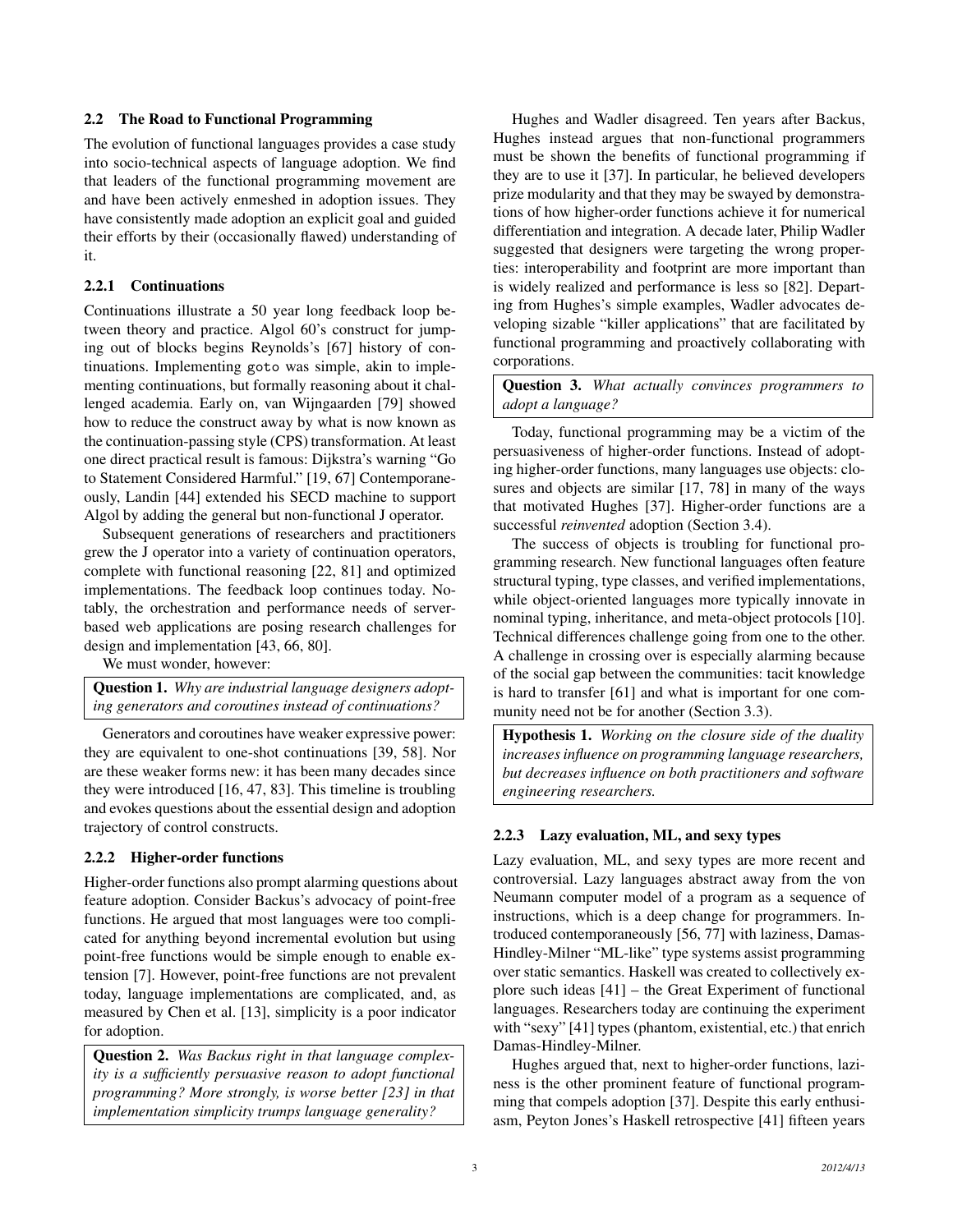later concluded that laziness caused "prolonged embarrassment" and dropped it from the list of what really matters. Instead of laziness, Peyton Jones valued the newer ideas of monads, type classes, and sexy types.

Question 4. *How can we prevent sexy types from being another source of "prolonged embarrassment" to the research community?*

In this section, we saw that the limited adoption of functional programming techniques was not due to lack of interest from researchers. Rather, understanding adoption is so challenging that it justifies its own field of scientific study.

#### 2.3 Calls for Social Awareness in Language Design

Our paper builds upon the growing awareness and investigation of human factors for programming languages and software engineering. Here, we survey existing work in the field.

Language retrospectives. SIGPLAN already sponsors a series of conferences on the history of programming languages (HOPL). The bulk of the papers are retrospectives by language designers and they provide valuable source material for our inquiries.

Unfortunately, these retrospectives are clouded by a focus on intrinsic feature design. It would be valuable to collect information about decision making: how did user populations change and react over time and how did that impact the language design? Today's language designers are not necessarily trained nor ideally placed to evaluate how different factors influenced adoption. Gathering data about language trends [13] is an important first step.

Question 5. *What data should language designers track?*

User-centric language design. Language designers are increasingly examining extrinsic factors in a rigorous way.

The focus of these efforts is typically on individual users. For example, there is a precedent for examining individual psychological [62] and cognitive [63] factors by the the Psychology of Programming Interest Group (PPIG). In addition to such efforts, we argue that socio-technical research must also study group phenomena.

Scientific norms for rigorous socio-technical research are in their infancy (Section 4.4). Consider Wadler's call for application-driven research in the functional programming community. Research that supports concrete applications that the community is struggling with is aligned for impact (Section 3.3) and can exploit valuable perspectives and knowledge that are otherwise unavailable (Section 3.4). However, empirical attempts are easily marred by inappropriate methodology [30, 51]. For example, it is difficult to draw conclusions from studies on students [69] unless, of course, novices are the topic of interest [62].

Question 6. *How do we perform, evaluate, and benefit from research into developing applications in a language?*

Adoption-centric language design. Language and feature designers sometimes explicitly focus on adoption.

Erik Meijer's "Confessions of a Used Programming Language Salesman" [54] describes his programming language research in terms of adoption. For example, believing interoperability with pointer-based languages to be essential to the adoption of Haskell, he co-invented phantom types, a solution that was contentious at the time. Meijer argues that interesting and important cases for language features appear when we stress them. For the same reason, he casts the development of limited calculi as an inherently incomplete part of the theoretical design of a feature (Section 3.4).

A second takeaway from Meijer is that a feature being useful – such as higher-order functions improving modularity – is only a piece of the adoption process. Switching costs that dissuade adoption, such as learning a new technology or interfacing with legacy code, should also be considered. He attributes this insight to the notional *change function* [15]:

Change Function = 
$$
F(\text{Perceived Crisis}\atop \text{Perceived Pain of Adoption})
$$

The change function models the adoption probability of an innovation as the perceived benefit tempered by the perceived cost. To Meijer, language researchers are failing to gain traction because their solutions are too painful: language features do not optimize the denominator.

Even such a simple model is subtle because the costs and benefits are subjective. Under it, a valid alternative hypothesis for adoption failure is that the costs and benefits of language research are not correctly perceived. For example, programmers may perceive the benefits of sexy types to be much lower than language designers do. Likewise, the perceived cost may be higher than the actual objective cost. Consider unit testing enthusiasts who see little value in additionally following a static typing discipline, and the type theorists who disagree:

Question 7. *What are the perceptions about testing and typing that drive the differing beliefs, how do they relate to practice, and what opportunities and course corrections does this pose?*

Hypothesis 2. *Both programming language designers and programmers incorrectly perceive the performance of languages and features in practice.*

The change function is insightful but simplistic; it does little to help understand many basic phenomena about competing technologies. Sociologists have therefore empirically developed more nuanced models such as Rogers' diffusion of innovation and Mark's ecological theory (Section 3.2).

Question 8. *What is an appropriate model for adoption?*

Empirical software engineering. Empirical software engineering, typically performed by mining software reposito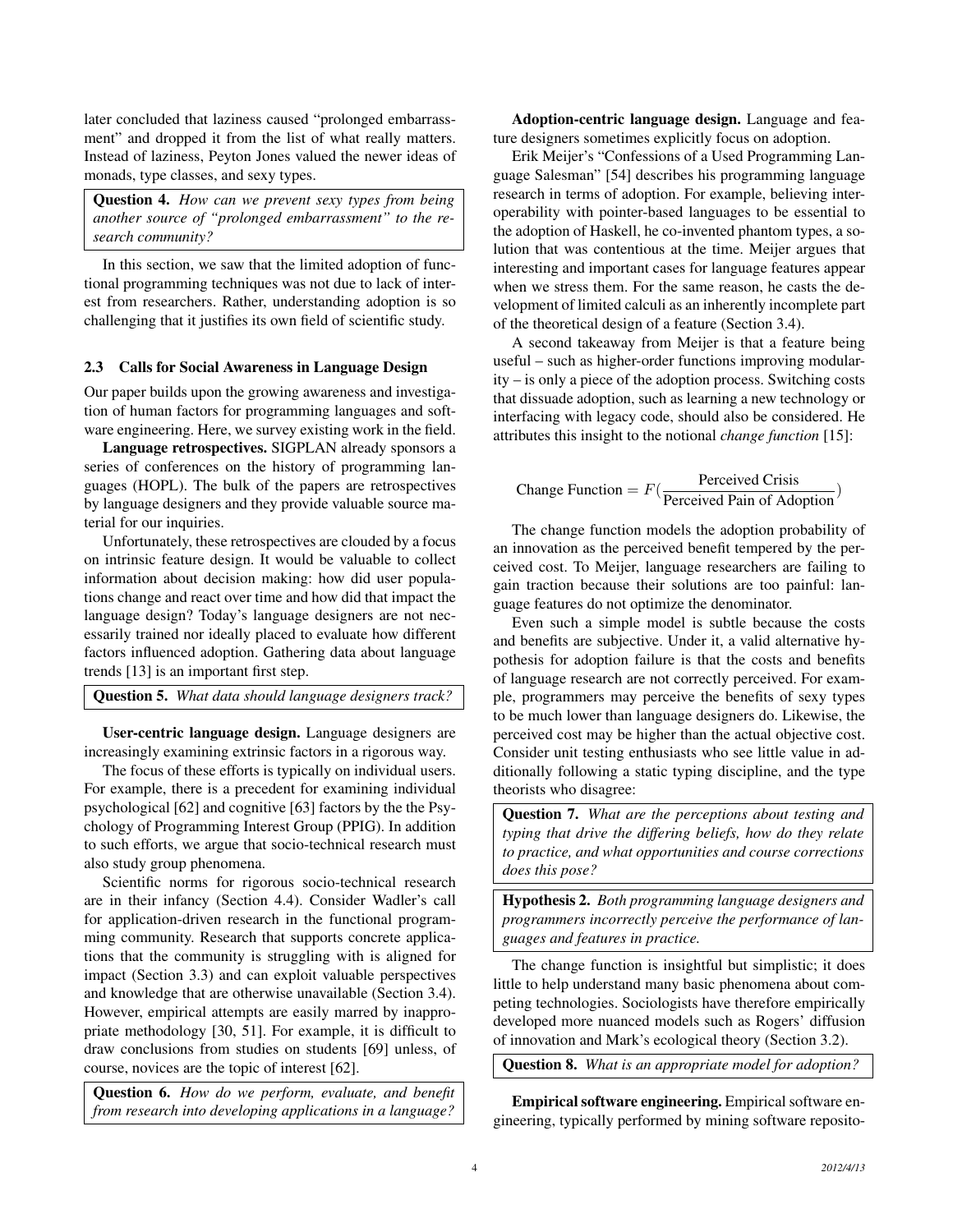ries and developer communications, is an emerging area of research. One particularly relevant result is that modularity bugs are often better understood in terms of human communication boundaries rather than strict code boundaries [9]. We hope to reproduce successes the empirical software engineering community, and with more emphasis on both programming languages and social principles.

A recent promising course of empirical analysis has been for addressing the burgeoning problems of concurrency and parallelism. Lu et al. performed an exemplary study of concurrency bugs in practice [48] that shows language and analysis research ignores wide-spread technical problems. Constructively, they also show that the statistical properties of actual bugs help motivate and guide context-bounded solutions [59]. Given the high amount of research devoted to concurrency and parallelism, such analyses are quite rare [6, 27, 32]. Even in these studies, we found few socio-technical details are known, such as the education of the programmers and the group development methodology.

We stress the importance of demographics. For example, when studying generics in large Java software, Parnin et al. [64] found that only 1-2 individuals in each project are responsible for most of the uses. Who are these individuals? Does their education and work history matter, or perhaps more significant is their seniority in the project or experience with the code base? Similar questions are pertinent for investigating the additional finding that most developers use generics in a narrow way or not at all.

Hypothesis 3. *Developer demographics influence technical analysis.*

# 3. Mobilizing Transdisciplinary Knowledge

While the programming language is not well-versed in adoption phenoma, historical linguistics, public health, economics, and other fields have long studied it. Social scientists have developed both predictive models, providing insight into how adoption works, and practical methodologies prescribing how to intervene. For medicine, this saves lives.

According to Google Scholar, over 40,000 papers directly cite Rogers' work on the diffusion of innovation, and Rogers estimates that at least 4,000 of the papers empirically validate his model [68]. This is just one model of adoption. Our presentation cannot be all-encompassing; instead, we point out the implications that four fields of study have for language research.

## 3.1 Long-living Pariahs

How do we prevent a language from dying? Peyton Jones's motto for Haskell is to "avoid success at all costs [41]." He warns that lowering adoption barriers will hurt the ability to modify Haskell, so embracing adoption is an evolutionary dead end. In contrast Wadler and Meijer [54, 82] explicitly advocate lowering Haskell's adoption barriers. Temporarily ignoring the question of evolution, we examine longevity.

Unsurprisingly, we find that users will abandon any system that provides insufficient value: do not ignore adoption. Less intuitively, we found that high adoption barriers can be used to *improve* longevity.

Maintenance. Completely ignoring adoption hurts the longevity of an innovation. Consider a simple model where languages provide value to users but every technology change has a cost (the *switching cost*). Balcer and Lippman [8] show that "there is a threshold such that the firm will immediately adopt the current best practice if its technological lag exceeds this threshold; otherwise, it (temporarily) avoids the switching costs and postpones." For an incumbent language to survive, it cannot fall too far behind its competitors in providing relevant utility to its users. Similar simple analytic models have been used to explore a variety of related phenomena.

Hypothesis 4. *Programmers will abandon a language if it is not updated to address use cases that are facilitated by its competitors.*

Strictness. One surprise is that seemingly harmful adoption barriers can strengthen a community. Iannaccone [38] quantitatively analyzed religions to find that strict ones – those that "destroy valuable resources or limit non-group activities" – can increase the commitment, participation, and ultimately, longevity of the group. For example, the Mormon church prohibits alcohol and caffeine consumption. The Amish severely restrict the use of modern technology. These strict policies burden the constituents, yet Iannaccone found such barriers significantly strengthen the community.

The insight is that "strictness reduces free riding... potential members are forced to choose whether to participate fully or not at all. The seductive middle ground is eliminated, and, paradoxically, those who remain find that their welfare has been increased." The effect is not to be underestimated: "perfectly rational people can be drawn to decidedly unconventional groups. This conclusion sharply contrasts with the view, popular among psychiatrists, clinical psychologists, and the media, that conversion to deviant religious sects and cults is inherently pathological." Historical linguists, independently of Iannaccone, also found that social isolation increases the longevity of natural language, which they consider to be just another social construct.

Hypothesis 5. *The productivity and correctness benefits of functional programming are better correlated with the current community of developers than with the languages themselves.*

Burnham et al. [11] analyze additional ways barriers can be exploited to improve stability. Consider a marriage under stress: social and bureaucratic barriers lengthen the divorce process and therefore provide a window of time in which a bickering couple might resolve the issue. Likewise, Burnham et al. found e-commerce user retention may be increased by placing otherwise unnecessary barriers. If an up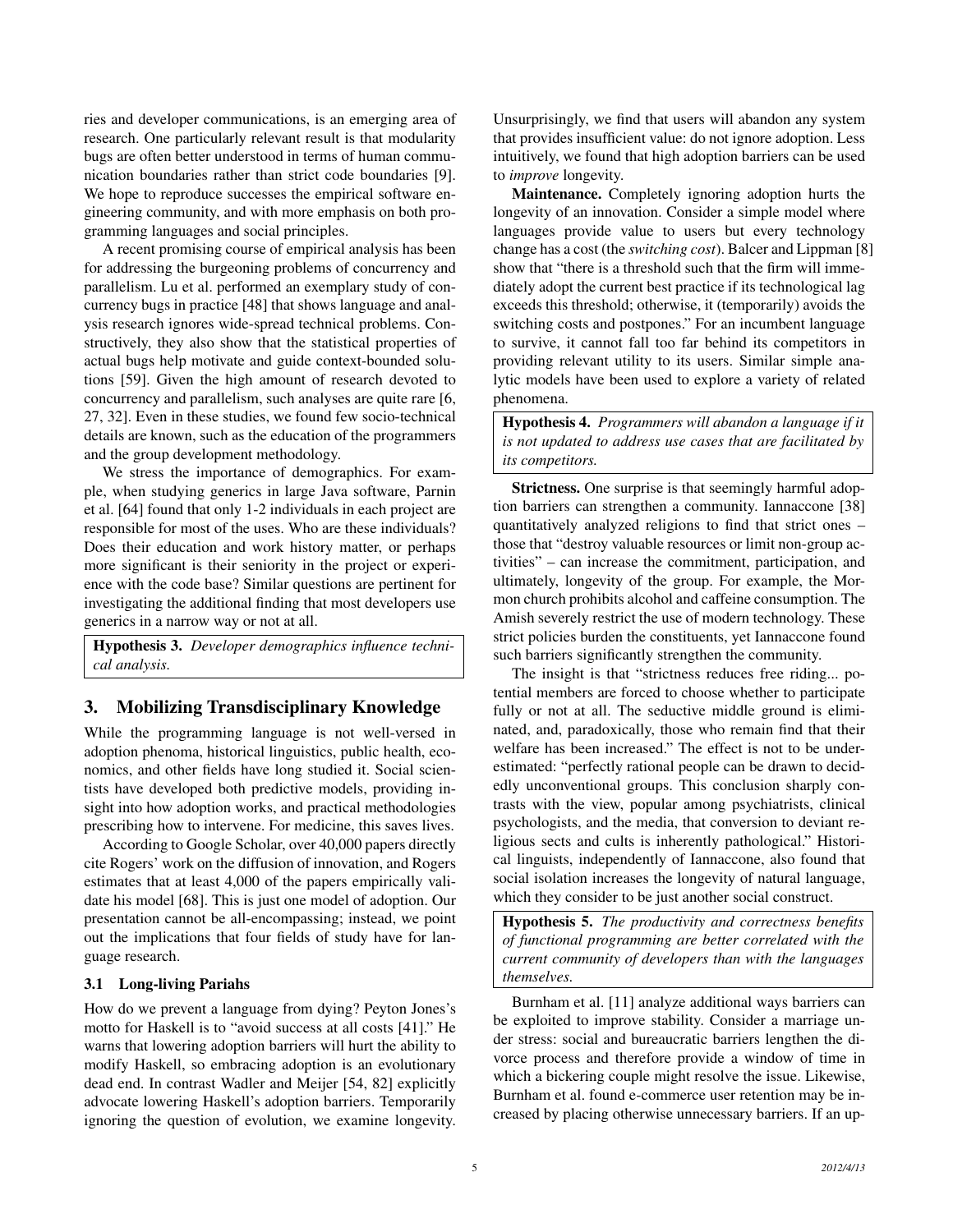set customer cannot easily transfer his data to a competitor, he may change his mind or the system developer may have time to address the grievance.

Overall, we find that stability and longevity are wellstudied. Unsurprisingly, adoption should not be ignored because a language must provide sufficient value to its users to survive. Less obviously, increasing adoption barriers can also benefit language longevity under particular circumstances.

## 3.2 Diffusion of Innovation

The process an individual goes through to adopt an innovation motivates the best studied model of adoption: Roger's *diffusion of innovation*. In this model, diffusion is the process in which an innovation is communicated through different channels over time along a network.

The diffusion of *innovation* is distinct from the diffusion of *information* [29]. There may be a long gap between becoming aware of a technique or language and beginning to use in practice. Sometimes, the second step never happens, even if the potential adopter is convinced of the possible benefits. The act of adoption is a non-trivial process. Similar analysis shows that the change function model followed by Meijer ignores important phenomena.

Hypothesis 6. *The diffusion of innovation model better predicts language and feature adoption than both the diffusion of information model and the change function.*

Rogers identifies five steps in the adoption process:

- 1. Knowledge: an individual is made aware of an innovation but has not yet investigated it.
- 2. Persuasion: an individual is interested in and seeking information about an innovation.
- 3. Decision: an individual evaluates pros and cons of and makes a decision to adopt.
- 4. Implementation: an individual employs an innovation and analyzes its use.
- 5. Confirmation: an individual finalizes the adoption decision, such as by fully deploying it and publicizing it.

Crucially, *adoption may fail or stall at any point of the process.* For a programmer to adopt a language, they must hear about it, understand if it is relevant, decide to act upon it, try it out, and then decide to continue. Importantly, the strategies that are most effective in one stage may be worse for later ones. For example, impersonal mass communication is good for providing initial knowledge, but peer communication is more effective at the persuasion stage.

Rogers found several factors that influence adoption:

- Relative advantage: the improvement over a previous innovation.
- Compatibility: how well an innovation integrates into an individual's needs and beliefs.
- Simplicity: how easy the idea is to use and understand.
- Trialability: how easy it is to experiment with.
- Observability: the ability to see results.

In surveying the literature, we found that programming language researchers concentrate heavily on the first of these, touting the relative advantage of their innovation. This focus was also noted by Meijer [54] in explaining his atypical efforts to address the second factor of compatibility (perceived costs). Research on domain specific language has illuminated some forms of compatibility, but as evidenced by Meijer's experience, there is much more to understand and do.

We should still also consider the other three of the five important factors for adoption. Suppose Hughes succeeds in persuading programmers to try a functional language. Will they be able to apply it to their domain and observe compelling modularity benefits? Likewise, are sexy types sufficiently easy to use and understand, or is more work needed?

Hypothesis 7. *Many languages and features have poor simplicity, trialability, and observability. These weakeness are more likely in innovations with low adoption.*

Observability is a particularly challenging adoption factor. For example, consider statically-typed languages. The tradeoff between static typing and comprehensive unit testing may change based on the size of the project. Users will do their initial exploration in the context of small programs, making it hard for them to perceive the benefits they would reap in a large software system. We suspect that limited observability of this sort is a barrier to the adoption of many programming language techniques.

Researchers outside of our field rely heavily on the diffusion of innovation model. For most adoption concerns, we therefore suggest starting with an investigation of the enormous body of empirical and analytic research under the model. Both its breadth and depth have been successfully demonstrated many times over.

## 3.3 Network Models of Diffusion

The diffusion model for innovation considers networks of decision-makers. Above, we focused on the decision-making of individuals. Here, we talk about the influence of network structure, for which Geroski [25] showed there are a variety of useful considerations. We focus on two examples: distinguishing different kinds of relationships between people and the competition between ideas.

Diffusion of information. Often, knowledge is not the missing ingredient. For example, a group of researchers (Kelly et al.) intervened in 1992 on the epidemic HIV outbreak in several American cities [42]. First, in a 3-night study of bars in the cities, they measured that factual knowledge about HIV prevention was already widespread. Despite acknowledging the fatal nature of the disease and the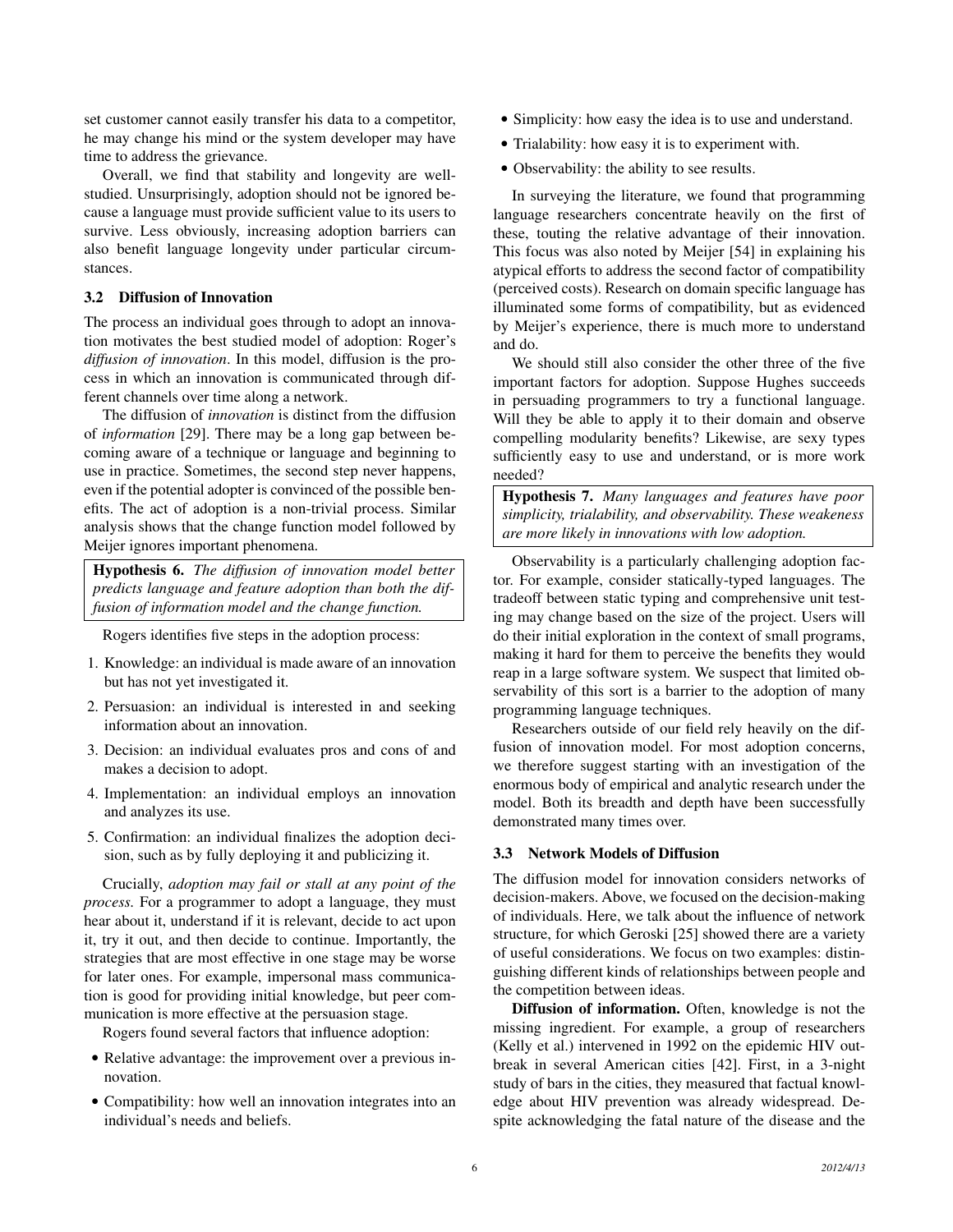existence of effective protection measures, 31-49% of the surveyed at-risk residents reported engaging in extremely dangerous practices within the previous two months.

Hypothesis 8. *A significant percentage of professional programmers are aware of functional and parallel programming but do not use them. Knowledge is not the adoption barrier.*

Homophily. Kelly et al. decided to use a social effect – persuasion by ones' peers – to spur adoption of protective measures against HIV. Instead of targeting individual at random, the researchers decided to exploit properties of the social network. The researchers asked bartenders to identify popular customers over a period of one week. The opinion leaders were taught over four 90-minute sessions how to endorse risk-reducing behavior to their peers. In timestaggered interventions across the cities, the researchers found average dangerous behavior dropped by 15%-24%. This is a large impact and took relatively little time and effort.

Kelly et al. exploited several network properties when selecting change agents. For example, consider the model of strong and weak ties (relationships) [28]. For any three individuals A,B, and C with two strong relationships (A,B) and (A,C), the third (B,C) is at least a weak one. Two powerful properties arise: people will form cliques based on strong ties, and these clusters will be connected using weak ties. First, that meant Kelly et al. could rely upon weak connections to rapidly spread basic knowledge. Second, Kelly et al. exploited the fact that people with strong relationships are similar (*homophily* [53]). The change agents selected by Kelly et al. understood issues specific to the community and were in an overall position of influence.

Like HIV solutions, the benefits of many programming language features are not directly observable. Likewise, there is a gap between what people know and what they do. Social factors, such as education and corporate policy, may widen or narrow this gap.

Question 9. *How can we exploit social networks to persuade language implementers and programmers to adopt best practices?*

Organizational innovation. Programming languages are often used in a commercial setting, where it has been useful to consider individuals of a corporation to form a hierarchical social network. Sociologists and economists have long studied communication structure and innovation in organizations. For example, Minstrom linked the "presence and actions of policy entrepreneurs" [57] to legislative-level school choice reform. As Wadler suggests, researchers should work with enterprises [82], for which we found well-studied considerations such as the size of the organization, its age and structure, and who is involved in the collaboration. Centering around this idea is a wide body of practical research in organizational learning [71] and tacit knowledge [61].

Niches, ecological models, and DSLs. A powerful network model is N. Mark's ecological theory. Studying music, he showed a genre can be modeled as competing for the time, energy, and preference of its listeners. The insight is that listeners enjoy and prioritize music that they can discuss with their friends, so music spreads along social lines [50]. This creates a connection between an innovation and its demographic. Just as Jazz is part of Jazz culture, a domain-specific language should be considered in conjunction with the users of the domain. For example, scientific users of Python are a sufficiently cohesive group that they created the SciPy series of conferences.

Ecological theories suggest that a DSL is more likely to be adopted if it solves a problem for a community rather than an equally sized group of socially disconnected individuals. For example, while SAT and SMT solving are general techniques, they are primarily used in niches such as verification.

Question 10. *How can we find and optimize for domain boundaries?*

The ecological model is also useful for considering the learning of multiple languages. This is important because, as evidenced by the popularity of web programming, modern programming is multilingual. If an individual is a member of overlapping communities, they may be familiar with many languages. However, due to the competition for time, a user can only strongly like a small number of languages.

Question 11. *How many languages do programmers strongly and weakly know? Is there a notion of linguistic saturation that limits reasonable expectations of programmers?*

# 3.4 Social Construction of Designs

Adoption can improve innovations in ways that are hard to achieve in the laboratory. Researchers such as Backus [7] design languages according to *hard technological determinism* [74], which views individual technologies as inevitable and therefore can be designed without considering the social context. Sociologists, however, often examine an opposing model: society determines the design and acceptance of technology. Programming languages are *socially constructed*. For example, quantitative researchers showed that innovations evolve in a predictable way as they spread across different communities. Language designers that ignore social context are therefore missing opportunities to exploit the natural evolution of technology and do not even consider that designs may be systemically flawed by opposing the natural evolution.

Glick and Hays found social learning [26, 33] and adaptation [33, 68] guide the evolution (*reinvention*) of an innovation. Social learning is a powerful resource. For example, researchers have long examined its use in the social construction of legislation and other policies. Laws generally spread from state to state in the US, and Glick and Hays showed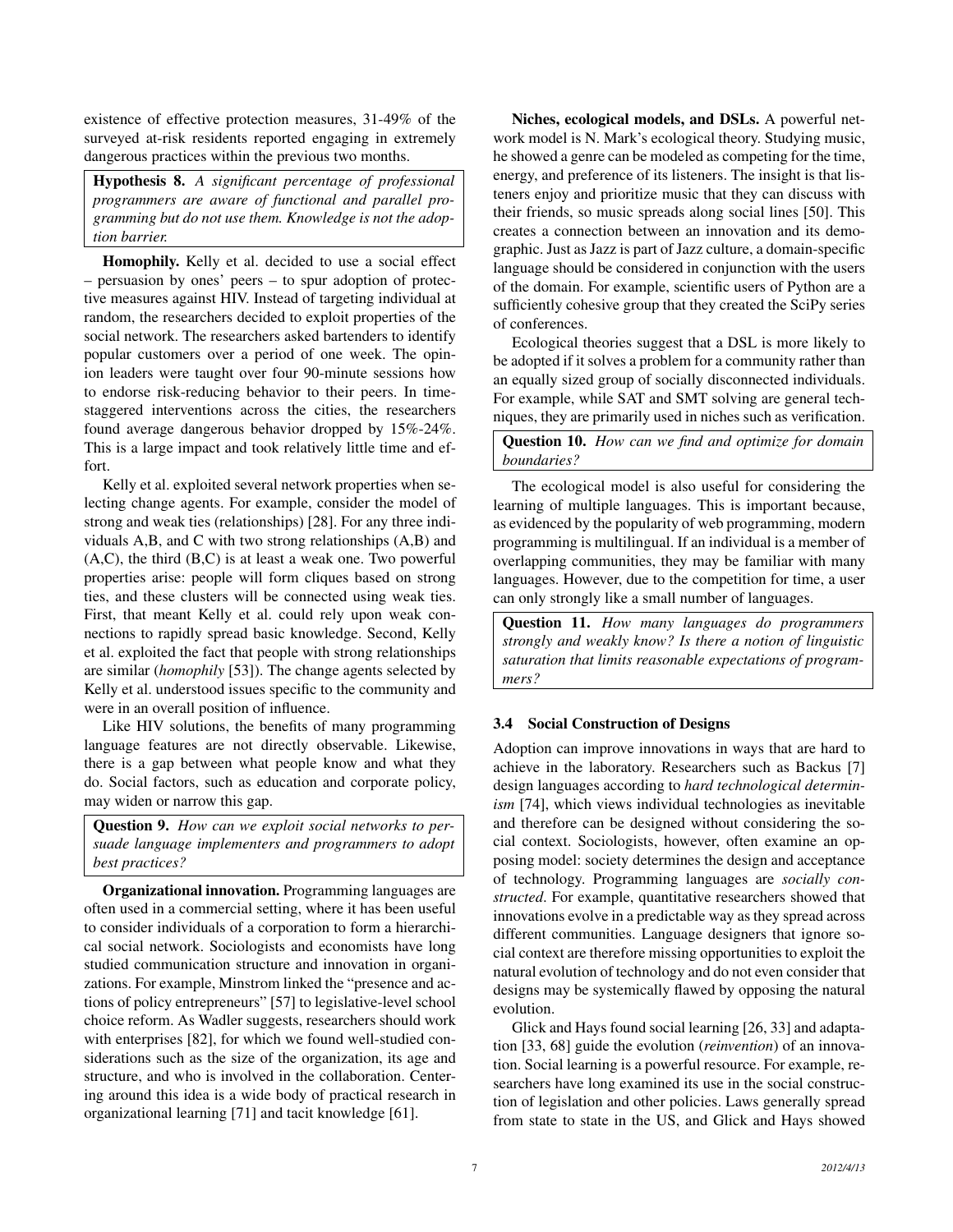that, by observing early adopters, later adopters of a piece of legislation are often *more* innovative in their legislation because they build upon the experiences of earlier forms.

Norvig famously wrote that "design patterns avoid limitations of implementation language" [60], implicitly suggesting that language designers should heed developer patterns as constructive criticism. The research community has a good history of capitalizing on large-scale social learning, exemplified by recent research into support for mocking and dependency injection as a response to unit testing patterns. Social learning is a powerful resource – there are many more developers than researchers and they spend time on different things – but identifying and exploiting it is difficult.

Question 12. *How can feature designers more directly observe and exploit social learning?*

Adaptation is another aspect of social construction that is inherently difficult for the research community to address without participating in the overall community. Often, a group must modify an innovation in order to use it. For example, parallelism researchers have long studied how to schedule tasks across clusters, but for web computations, long-tail activity (the "Slashdot" effect) emerged as requiring innovation in elastic configuration. Such needs vary by domain; a researcher needs domain-specific knowledge. As an example, consider vectorization. In a recent study [49], Maleki et al. show that different compilers (ICC, GCC, XLC) greatly vary in which loops they can vectorize in practice. The authors conclude that "there is no universal criteria to determine what are the important patterns."

Question 13. *How can researchers, language implementors, and programmers cooperate to expedite adaptation?*

Ignoring the social context of adoption may lead to failure even when the innovation is needed by the target community. Generally, more comprehensive laws follow new, less developed laws, as predicted by social learning and adaptation. Counter-intuitively, however, Hays [33] found that "states with greater societal problems respond with weaker laws." The societal context of a problem, such as whether it is controversial, impacts the design space of relevant solutions. Such understanding may help understand the relatively low traction for language-level solutions to security and parallelism.

Question 14. *Has controversy restricted the design space for programming language techniques?*

#### 3.5 Summary of Pertinent Social Sciences

In our survey above for sociological research relevant to programming languages, our challenge was not in finding any at all but sifting through an abundance. The examples in this section were primarily drawn from economics and, under the umbrella of diffusion of innovation research, studies from public health to religion to policy design.

Less discussed here, we found historical linguistics and computer supported cooperative work (CSCW) to also be closely related. Historical linguistics focuses on topics such as language spread and evolution, multilingualism, and textual corpora that spans millenia. CSCW studies the role of computational intermediaries and the human processes that it augments. The security community, for example, has begun to view many of its core problems in terms of CSCW [5].

All of these social sciences are relevant, well-studied, and provide methodologies and insights missing from programming language research.

# 4. Socially-optimized language design

This section combines what the programming language community knows (Section 2) with what sociology has demonstrated in the last 50 years (Section 3). We outline a research agenda that can help us design better and more adoptable programming languages. Our presentation is divided into four parts: language adoption factors, feature adoption factors, new types of features powered by adoption, and programming language research norms.

#### 4.1 Improving Language Adoption

As we discussed in Section 3.2, adoption by an individual is a multi-step process. Decisions on the part of the language designer can help or hinder adoption at each step. In this section, we focus on the last two steps, implementation and confirmation. In the implementation step, a potential user tries out an idea, and during confirmation, the user chooses whether and how to go forward with adoption.

Trial costs. The first costs a user will experience in implementing a linguistic innovation are trial costs. These appear in several ways. There is the cost of installing or using an implementation. There is also a learning curve, the time cost of familiarizing oneself with the language. This cost depends on the prior knowledge of the potential adopter as well as the language design. Minimizing trial costs means, for example, making a language similar to one that the programmer already knows and uses. An explicit monadic interface to standard libraries would be an adoption barrier for Java programmers but a familiar convention for Haskell ones.

As a result, language designers aiming for ease of use would benefit from more information about the past experiences and background of their target audience. This target audience might be quite different from the average programmer. Not all developers are ever inclined to try out a new language, and the ones who are might have a very different background from either language researchers, the average industrial programmer or enthusiastic mailing list participants. Crucially, as early adopters may have different backgrounds and tendencies from other demographics, guiding a language design solely by their experiences risks overlooking the needs of the larger, more conservative demographic.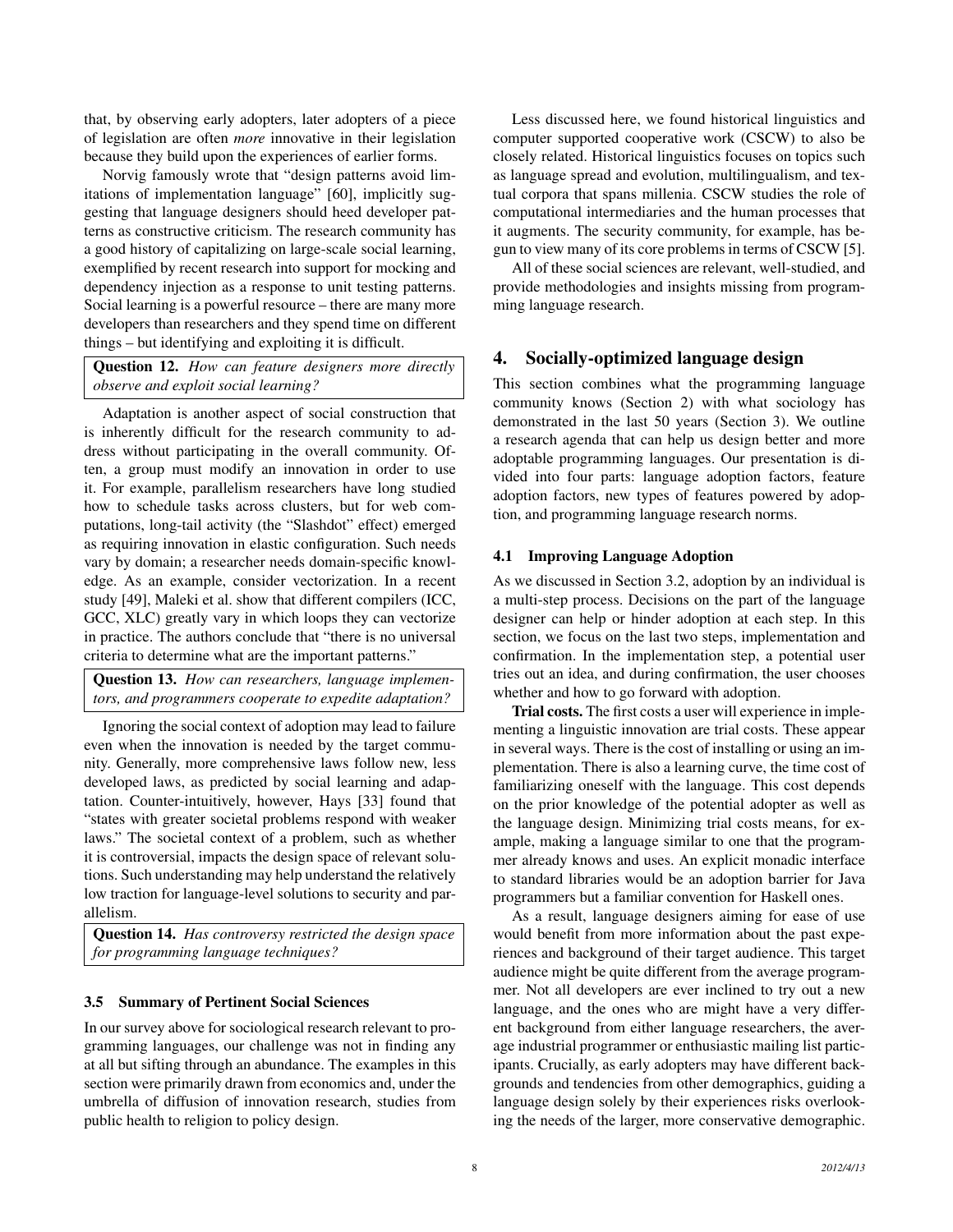Characterizing and distinguishing early and late language adopters would be useful.

Question 15. *What sorts of programmers are early adopters of new languages and tools? What features and languages are they familiar with?*

Analysis and Confirmation. Once developers have committed to a trial of a new language, they will then examine it in context. Language designers often have strong beliefs about the desiderata of a programming language. Sometimes, they disagree. Convincing programmers to adopt a language means satisfying *programmers'* values, and so it is natural to find out what potential user populations value in a programming language.

To give a concrete example, some language designers believe that compile times are a major annoyance to programmers, and therefore design their languages for rapid compilation. For example, the Go developers made compilation speed a priority [4]. Other designers assume that lengthy compile times are acceptable. (For example, the C++ template mechanism allows arbitrary computation to be pushed into the compiler; language designer Bjarne Sostrup views this as a useful capability for the language to have [75].) Where is the validation for either of these assumptions about user preference? For example, it is known that users of web search engines respond negatively to even a few hundred milliseconds' additional delay. Further, users respond negatively even when they do not consciously notice the delay [70]. Do programmers react similarly?

Question 16. *How adverse are programmers to longer compilation or interpreter startup times? How willing are they to trade time for improved error checking?*

The answers here would be valuable since it would give designers more guidance in tuning their implementation. If users prefer immediate *concrete* feedback, for instance, that would suggest that designers ought to move some static checks off the critical path. Even the idea of the edit/compile cycle may need to be antiquated in exchange for live [52] and direct manipulation [31, 73]. User preference may vary from group to group — and here again, being a potential early adopter may correlate with particular preferences.

Question 17. *How does latency sensitivity vary across user populations?*

It might also turn out that "compilation time" is a misnomer, and that developers care about how quickly their language environment flags mistakes. This would imply that separating syntax and type-checking from code generation would reduce adoption barriers.

Hypothesis 9. *Developers primarily care about how quickly they get feedback about mistakes, not about how long before they have an executable binary.*

Latency is one specific place where empirical evidence would help improve the adoptability of language designs. Domain-specific-languages offer another. DSLs have become a prominent research topic. Many researchers focus on the reduced cost to implement a language. We suspect the reason users care about them is their low adoption cost. In particular, *embedded* DSLs will often leverage syntax, libraries, *and semantics* of the host language. If DSLs are to be the solution to parallelism [12], cloud computing [84], and other software crises, we should move embedded DSL research beyond the ease of construction.

Hypothesis 10. *Users are more likely to adopt an embedded DSL than a non-embedded DSL and the harmony of the DSL with the embedding environment further increases the likelihood of adoption.*

# 4.2 Improving Feature Adoption

We now turn from improving language adoption to feature adoption across languages. Like language adoption, the feature adoption process can be analyzed through the lens of Rogers' diffusion of innovation model. However, while language adoption is carried out continuously by millions of programmers, feature adoption is conducted by a relatively small number of language design practitioners. These individuals are likely to have a different value system from both language researchers and average programmers.

Trial costs. As before, we begin by discussing the trial phase of adoption: the adopter has been successfully persuaded to try out a feature. This can be a more complex process than trying out a complete language, since the feature needs to be integrated into an implementation of a language. Approaches such as languages-as-libraries [55, 76] may, therefore, have more long-term value in simplifying the essential presentation of ideas, rather than directly benefiting individual programmers that consume these libraries.

Hypothesis 11. *Particular presentations of features such as a language-as-a-library improve the likelihood of shortterm and long-term feature adoption.*

Implementation and analysis. The relationships between different language features, and between features and implementation, are not always straightforward. They can be particularly obscure for designers who do not have extensive programming language experience. The BitC language offers an example of this. BitC was designed to be a type-safe language suitable for operating systems development and mostly backwards-compatible with C. The designers chose to use type-classes for modularity. They found problems, however: "Research languages can adopt simplifications on primitive types (notably integers) that systems languages cannot." Trying to use a complex type system for primitives, in turn, put unacceptable pressure on operator resolution for primitive types. The language designers concluded that "type classes just don't seem to work out very well as a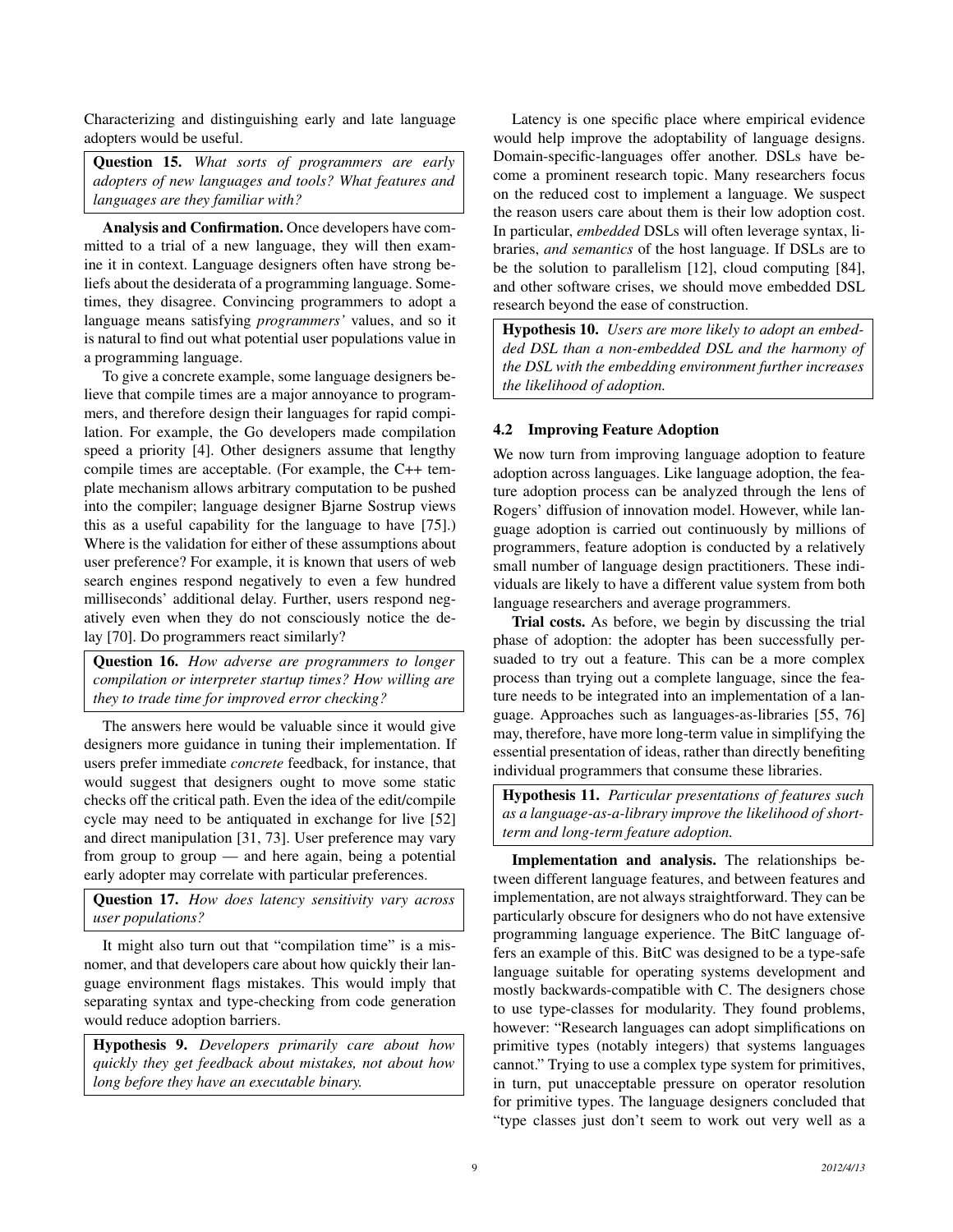mechanism for overload resolution without some other form of support" [40].

Coming to this conclusion, however, took years of prototyping and experimentation: the cost of the trial was very high. It would be valuable to have a more efficient way to evaluate language innovations. A proposed feature—type classes—could only be fully evaluated by integrating it into a full-fledged language and using the new language and implementation to write a sizable body of code.

This scale of implementation is well beyond the capacity of most research projects. It would be valuable to find ways to reduce it. It may be, for instance, that a handful of crucial use cases (such as I/O, perhaps) account for the likely sources of trouble. If so, this is a piece of wisdom that ought to be captured for designers.

Question 18. *Can we ease evaluation of proposed language features? Can we catalog and predict the likely sources of trouble?*

Hypothesis 12. *Implementing an input-output library is a good way to test the expressive power and functionality of a language.*

Much functional programming research, according to Hughes, is about modularity. Modularity cannot be evaluated properly in small-scale experiments. It is intrinsically a phenomenon that matters most with large code-bases, long development periods, and multiple developers. Code reuse is always a human process, and typically a social process. Hence, understanding the social aspects is critical to convincing designers and developers to adopt particular reuse mechanisms.

Question 19. *Which other programming language features also require socio-technical evaluation?*

Confirmation. Once a feature has been found feasible and valuable, it may still not be adopted. Many languages, including Scala, Python, and Java, have open processes in which proposed alterations to the language are discussed publicly [1–3]. All these community processes have a similar structure: a motivated individual or group writes a document describing a change to the language. The document is circulated and discussed. Eventually, some decision is made. (Different languages are controlled differently. For Python, ultimate authority belongs to Guido van Rossum. In other languages, such as Java, authority belongs to a committee.) For our purposes, the key point is the discussion and vetting of proposals is largely done in public, meaning that we can study the factors that encourage or discourage adoption of features in the language. This process would allow us to test several hypotheses.

Question 20. *To what extent to distinct language communities have distinct values? Are there values that are important in one community and completely irrelevant to another?*

Question 21. *How do the values of a language community change over time? For instance, do designers become more or less performance-focused as languages become popular? More or less focused on ease of implementation?*

The answers to these questions should matter to researchers who want their ideas adopted. Knowing what language communities value and how they assess proposals will enable researchers to better adapt their work to the perceived needs of these communities.

After a feature has been provisionally incorporated into a language, it may still be rejected at the implementation or confirmation stages of adoption. Users may find the feature unacceptably difficult to use. For example, C++ supports arbitrary multiple inheritance, but coding standards sometimes prohibit developers from ever using this feature [14, 18]. This is an adoption failure; the feature imposes costs on the language implementor, but users accrue no benefit from it.

One way to evaluate implementation of a linguistic feature is to see how often, and in what contexts, it is used [45]. Systematic study of open-source code repositories is one strategy for this. Another possible approach is to instrument the language implementation with data gathering. As yet, it is not clear whether the latter strategy has benefits to offset its privacy cost.

Hypothesis 13. *Open-source code bases are often representative of the complete universe of users.*

Hypothesis 14. *Most users are tolerant of compilers and interpreters that report back anonymized statistics about program attributes.*

# 4.3 Collaborative Features Powered by Adoption

Instead of just focusing on designing languages and features in ways that *bolster adoption*, we should also create designs that *improve with adoption*. According to Metcalfe's law, the value of a network goes up as the square of the number of users [72]. There are millions of programmers and billions of users; researchers should consider them to be an exploitable resource. We draw inspiration from the open source community, where modern languages come with third-party libraries, third-party tutorials, third-party forums, third-party consultants, and third-party frameworks and extensions.

In a simple thought experiment, we rapidly envisioned features that address most basic issues in programming languages by exploiting adoption. These included optimization, safety and correctness, configuration, robustness, abstraction level, and metaprogramming. As a few examples:

- 1. Optimization: An individual program is generally used by many users. Can programs speed up as the number of users increase, perhaps by augmenting tracing [24] with collaborative profiles?
- 2. Safety: Cooperative bug isolation [46] collects profiling data from many executions and analyzes the results sta-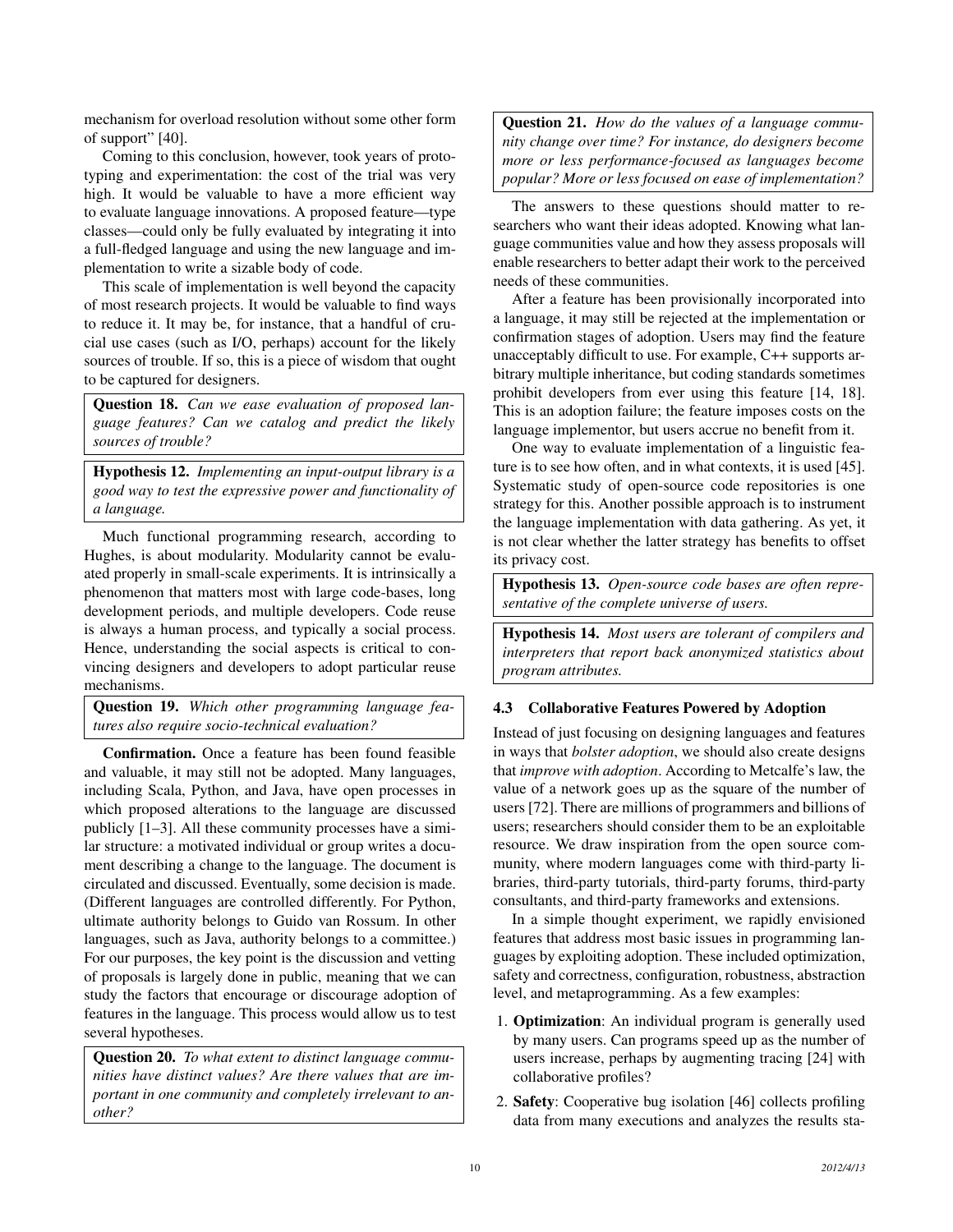tistically. This is just a starting point. For example, a key challenge facing symbolic execution researchers is finding an input that takes the program down a particular execution path. These tools are best at local exploration near an already known path, so collecting execution traces from many users would aid non-local exploration.

3. Configuration: Software settings such as for security and system defaults are inherently tied to social norms and practice [5]. Can languages streamline the design of open and configurable systems? Every use of a system is an additional example of typical use [21].

We have used one of these ideas in our own research – enabling search and verification of JavaScript applications through user traces – and are increasingly seeing it in work by others.

Collaborative features face technical challenges. For example, mass gathering of user data requires performance and privacy research, and exploiting the data introduces a source of complexity and distrust. Likewise, the design of such features are non-obvious. For example, if we use collaborative traces to verify software as part of its standard execution, we may need to reconsider what we mean by basic concepts such as sandboxing, which is no longer an all-or-nothing activity. We see that there are big opportunities for practical impact and basic research.

#### 4.4 External Aspects: Improving the Research Process

In this section, we shift focus from language and feature artifacts to, instead, research methods and norms. As our community continues to resolve purely technical questions and outpace practice, examining social factors will become increasingly important for basic advances. We cannot rely upon outsiders to perform this research for us: sociologists and economists have their own work to do. Part of performing this research will be establishing scientific norms.

Sociotechnical analysis. The technical analysis of features should more routinely consider social context. Both Meijer and Jonathan Shapiro repeatedly found technical barriers to reusing standard functional programming concepts in richer settings [40, 54]. Simplified models such as extended lambda calculi inherently hide issues and therefore provide little assurance about technical relevance. It may be tempting and even useful to cast the challenge mathematically as feature composition, where we simply examine larger and larger calculi. This simplification is wrong. For example, language research into modularity must, at some point, connect to the phenomena surrounding how different people collaborate in putting together code.

Hypothesis 15. *Many programming languages features such as modularity mechanisms are tied to their social use.*

Critical peer review of social factors. Markstrum [51] found that programming language research – including otherwise high-quality technical research – is rife with general claims backed by purely anecdotal evidence. Tolerating such claims propagates potentially misleading data and worse, signals that the topics do not merit further consideration. Sociology is a science; we suggest treating claims about social factors in programming languages as such.

Supportive peer review of social methods. Wadler presented application-driven research as so under-served by the conference process [82] that it needed the protection of its own conference series. Drawing upon such momentum, we should also protect core sociological methods such as quantitative analysis, qualitative studies, and ethnographies.

Incorporating social methods into the research pipeline will be a jarring change. In comparison, the computer human interaction community already considers sociological works important enough to solicit and accept for their main conference series [20]. As the research is not immediately applied and therefore objectionable to many, Dourish presented why the computer human interaction community is learning to not judge research by short-sighted "implications for design" conclusion sections [20].

While the programming language community has and continues to develop powerful mathematical tools and understanding of languages, we cannot say the same for fundamental social aspects of languages. There is a blind spot in research methodology and values that has allowed a poor understanding of an important and basic foundation of programming languages to remain unaddressed for decades.

# 5. Conclusion

The programming language community has made enormous progress in exploring technical issues in language design and implementation. It has even made steady strides in understanding human factors for individual users. However, we found many prominent language designers are frustrated as to how to approach the systematic design of languages that users will adopt.

We showed social factors are a key overlooked foundation and that they can be scientifically approached. Social science research has much to teach us about addressing these recurring core language design concerns. These lessons are not passive; we analyzed implications for many of our core concerns and practices. The world needs an updated version of Hoare's 1973 "Hints on Programming Language Design" and this will require socio-technical research.

By focusing on sociological perspectives of adoption, we have raised 21 open-ended questions and 15 more specific hypotheses about programming languages. These vary from directly actionable issues such as what data we should track or how to exploit collaboration in the design of basic language features, to longer-term research concerns such as our expectations for language use by programmers and even how to approach language design in a scientific way. The genesis of these questions demonstrates that focusing on sociologi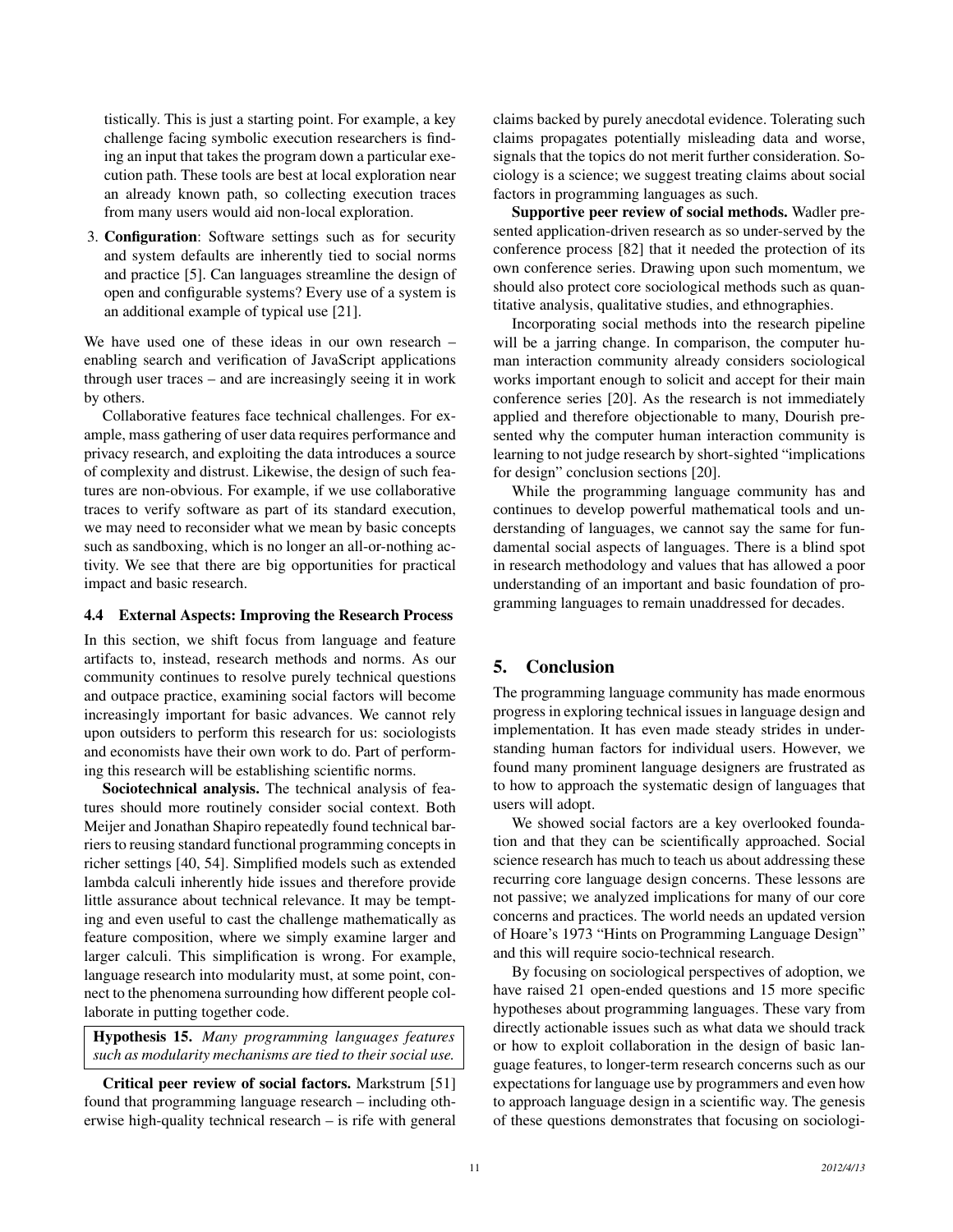cal principles provides a way to advance the understanding and design of programming languages.

While this paper primarily focused on adoption, there are other aspects of programming language research that benefit from sociological insight. Programming languages facilitate communication and collaboration between language designers, programmers, and users. How does this happen and how can we improve it? The time is ripe for the principled examination of the sociology of programming languages.

# 6. Acknowledgements

This paper has grown over side-discussions with many language and system designers over the years, including George Necula, Armando Fox, David Patterson, Mark Wegman, Dan Grossman, and others. Richard Rhodes and Johanna Nichols helped point us to results in historical and sociolinguistics, and Coye Cheshire and Ashwin Matthew on technology adoption and evolution. Philip Guo, Philip Reames, and Kurtis Heimerl provided valuable feedback on various revisions.

#### References

- [1] Index of Python Enhancement Proposals. http://www. python.org/dev/peps/.
- [2] Scala improvement process. http://docs.scala-lang. org/sips/.
- [3] The Java Community Process. http://jcp.org/.
- [4] FAQ The Go Programming Language. Online: http:// golang.org/doc/go\_faq.html, Accessed April 2012.
- [5] M. S. Ackerman. The intellectual challenge of CSCW: The gap between social requirements and technical feasibility. *Human-Computer Interaction*, 15:179–203, 2000.
- [6] K. Asanovic, R. Bodik, B. C. Catanzaro, J. J. Gebis, P. Husbands, K. Keutzer, D. A. Patterson, W. L. Plishker, J. Shalf, S. W. Williams, and K. A. Yelick. The landscape of parallel computing research: A view from Berkeley. Technical Report UCB/EECS-2006-183, EECS Department, University of California, Berkeley, Dec 2006.
- [7] J. Backus. Can programming be liberated from the von Neumann style?: a functional style and its algebra of programs. *Communications of the ACM*, 21(8):613–641, 1978.
- [8] Y. Balcer and S. A. Lippman. Technological expectations and adoption of improved technology. *Journal of Economic Theory*, 34(2):292–318, December 1984.
- [9] C. Bird, B. Murphy, N. Nagappan, and T. Zimmermann. Empirical software engineering at Microsoft Research. In *Proceedings of the ACM 2011 conference on Computer supported cooperative work*, pages 143–150, 2011.
- [10] G. Bracha and D. Ungar. Mirrors: design principles for metalevel facilities of object-oriented programming languages. In *Proceedings of the 19th annual ACM SIGPLAN conference on Object-oriented programming, systems, languages, and applications*, OOPSLA '04, pages 331–344, 2004.
- [11] T. A. Burnham, J. K. Frels, and V. Mahajan. Consumer switching costs: A typology, antecedents, and consequences.

*Journal of the Academy of Marketing Science*, 31(2):109–126, 2003.

- [12] B. Catanzaro, S. Kamil, Y. Lee, K. Asanovic, J. Demmel, K. Keutzer, J. Shalf, K. Yelick, and A. Fox. SEJITS: Getting productivity and performance with selective embedded JIT specialization. In *First Workshop on Programmable Models for Emerging Architecture*, 2009.
- [13] Y. Chen, R. Dios, A. Mili, L. Wu, and K. Wang. An empirical study of programming language trends. *IEEE Software*, 22: 72–78, May 2005.
- [14] M. Cline. Inheritance multiple and virtual inheritance. Online: http://www.parashift.com/c++-faq-lite/ multiple-inheritance.html, 2011.
- [15] P. Coburn. *The Change Function: Why Some Technologies Take Off and Others Crash and Burn*. Portfolio Hardcover, 2006.
- [16] M. Conway. Design of a separable transition-diagram compiler. *Communications of the ACM*, 6(7):396–408, 1963.
- [17] W. R. Cook. On understanding data abstraction, revisited. In *Proceedings of the 24th ACM SIGPLAN conference on Object oriented programming systems languages and applications*, OOPSLA '09, pages 557–572, 2009.
- [18] L. M. Corporation. Joint Strike Fighter C++ Coding Standards. Online: http://www.scribd.com/doc/3969122/ Joint-Strike-Fighter-C-Coding-Standards, December 2005.
- [19] E. Dijkstra. Letters to the editor: go to statement considered harmful. *Communications of the ACM*, 11(3):147–148, 1968.
- [20] P. Dourish. Implications for design. In *Proceedings of the SIGCHI conference on Human Factors in computing systems*, CHI '06, pages 541–550, 2006.
- [21] L. Fang and K. LeFevre. Privacy wizards for social networking sites. In *Proceedings of the 19th international conference on World wide web*, pages 351–360, 2010.
- [22] M. Felleisen and D. Friedman. *Control Operators, the SECDmachine, and the [1]-calculus*. Indiana University, Computer Science Department, 1986.
- [23] R. Gabriel. The rise of "worse is better". *Lisp: Good News, Bad News, How to Win Big*, 1991.
- [24] A. Gal, B. Eich, M. Shaver, D. Anderson, D. Mandelin, M. R. Haghighat, B. Kaplan, G. Hoare, B. Zbarsky, J. Orendorff, J. Ruderman, E. W. Smith, R. Reitmaier, M. Bebenita, M. Chang, and M. Franz. Trace-based just-in-time type specialization for dynamic languages. In *Proceedings of the 2009 ACM SIGPLAN conference on Programming language design and implementation*, PLDI '09, pages 465–478, 2009.
- [25] P. Geroski. Models of technology diffusion. *Research policy*, 29(4-5):603–625, 2000.
- [26] H. R. Glick and S. P. Hays. Innovation and reinvention in state policymaking: Theory and the evolution of living will laws. *The Journal of Politics*, 53(03):835–850, 1991.
- [27] P. Godefroid and N. Nagappan. Concurrency at Microsoft–an exploratory survey. In *CAV Workshop on Exploiting Concurrency Efficiently and Correctly*, 2008.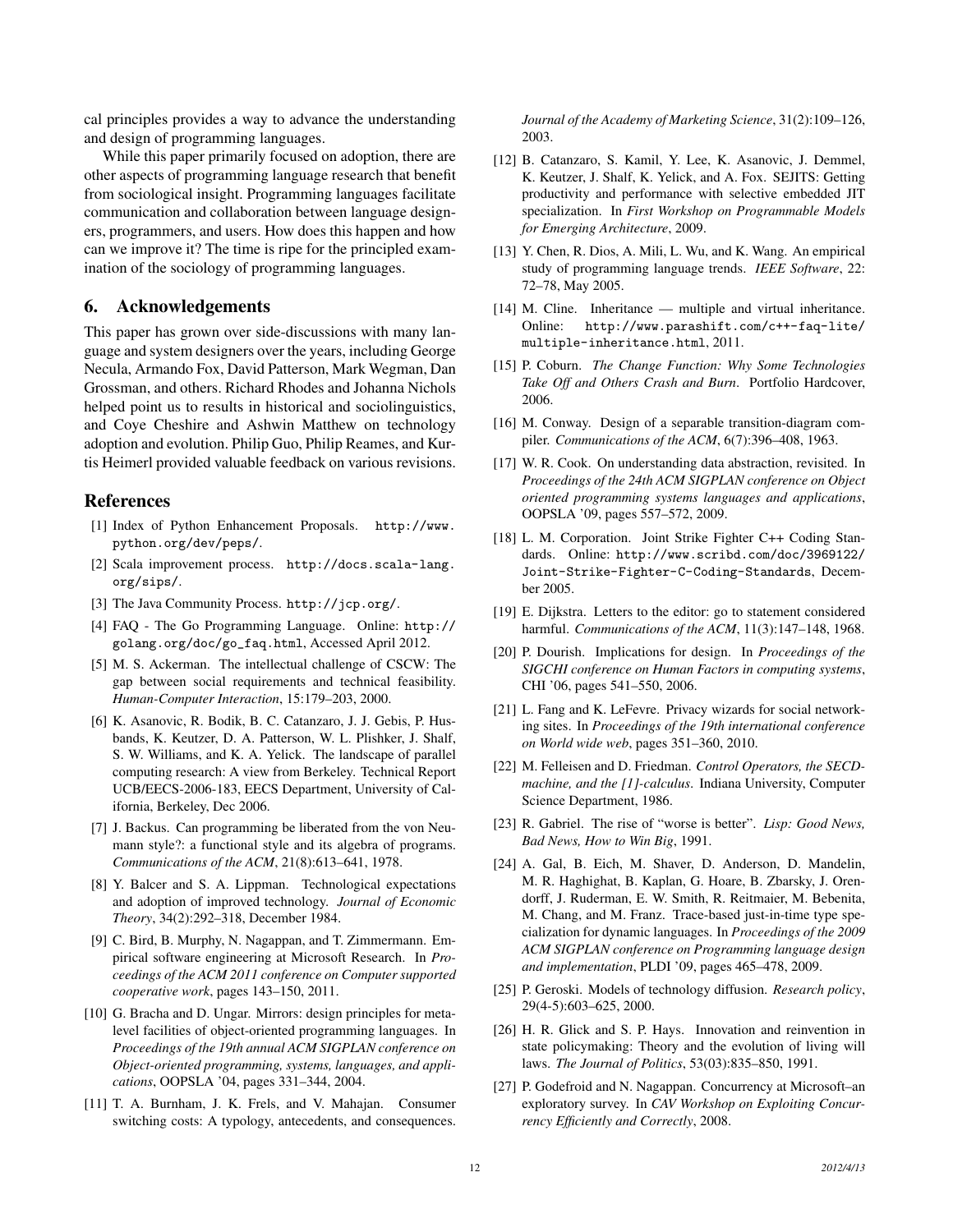- [28] M. Granovetter. The strength of weak ties. *American journal of sociology*, pages 1360–1380, 1973.
- [29] D. Gruhl, R. Guha, D. Liben-Nowell, and A. Tomkins. Information diffusion through blogspace. In *Proceedings of the 13th international conference on World Wide Web*, pages 491– 501, 2004.
- [30] S. Hanenberg. Faith, hope, and love: an essay on software science's neglect of human factors. In *Proceedings of the ACM international conference on Object oriented programming systems languages and applications*, OOPSLA '10, pages 933–946, 2010.
- [31] B. Hartmann, L. Yu, A. Allison, Y. Yang, and S. Klemmer. Design as exploration: creating interface alternatives through parallel authoring and runtime tuning. In *Proceedings of the 21st annual ACM symposium on User interface software and technology*, pages 91–100, 2008.
- [32] C. Hauser, C. Jacobi, M. Theimer, B. Welch, and M. Weiser. Using threads in interactive systems: A case study. In *ACM SIGOPS Operating Systems Review*, volume 27, pages 94– 105, 1994.
- [33] S. P. Hays. Influences on reinvention during the diffusion of innovations. *Political Research Quarterly*, 49(3):pp. 631–650, 1996.
- [34] C. Hoare. The 1980 ACM Turing Award lecture. *Communications of the ACM*, 24(2), 1981.
- [35] C. A. R. Hoare. Hints on programming language design. Technical report, Stanford, CA, USA, 1973.
- [36] P. Hudak, J. Hughes, S. P. Jones, and P. Wadler. A history of Haskell: Being lazy with class. In *In Proceedings of the 3rd ACM SIGPLAN Conference on History of Programming Languages (HOPL-III)*, pages 1–55, 2007.
- [37] J. Hughes. Why Functional Programming Matters. *Computer Journal*, 32(2):98–107, 1989.
- [38] L. R. Iannaccone. Strictness and strength revisited: Reply to Marwell. *The American Journal of Sociology*, 101(4):pp. 1103–1108, 1996.
- [39] R. James and A. Sabry. Yield: Mainstream delimited continuations. In *First International Workshop on the Theory and Practice of Delimited Continuations (TPDC 2011)*, page 20, 2011.
- [40] Jonathan Shapiro. Retrospective thoughts on BitC. Mailing list message. Available online: http://www.coyotos. org/pipermail/bitc-dev/2012-March/003300.html, March 2012.
- [41] S. Jones. Wearing the hair shirt: a retrospective on haskell. *Invited talk at POPL*, 206, 2003.
- [42] J. Kelly, J. St Lawrence, L. Stevenson, A. Hauth, S. Kalichman, Y. Diaz, T. Brasfield, J. Koob, and M. Morgan. Community AIDS/HIV risk reduction: the effects of endorsements by popular people in three cities. *American Journal of Public Health*, 82(11):1483–1489, 1992.
- [43] S. Krishnamurthi, P. Hopkins, J. McCarthy, P. Graunke, G. Pettyjohn, and M. Felleisen. Implementation and use of the PLT Scheme web server. *Higher-Order and Symbolic Computation*, 20(4):431–460, 2007.
- [44] P. Landin. Correspondence between ALGOL 60 and Church's lambda-notation: part I. *Communications of the ACM*, 8(2): 89–101, 1965.
- [45] B. Lerner, D. Grossman, and C. Chambers. SEMINAL: searching for ML type-error messages. In *ML '06: Proceedings of the 2006 workshop on ML*, pages 63–73, 2006.
- [46] B. Liblit. *Cooperative Bug Isolation*. PhD thesis, UC Berkeley, 2004.
- [47] B. Liskov, A. Snyder, R. Atkinson, and C. Schaffert. Abstraction mechanisms in CLU. *Communications of the ACM*, 20 (8):564–576, 1977.
- [48] S. Lu, S. Park, E. Seo, and Y. Zhou. Learning from mistakes: a comprehensive study on real world concurrency bug characteristics. In *ACM Sigplan Notices*, volume 43, pages 329–339, 2008.
- [49] S. Maleki, Y. Gao, T. Wong, D. Padua, et al. An evaluation of vectorizing compilers. In *Parallel Architectures and Compilation Techniques (PACT), 2011 International Conference on*, pages 372–382, 2011.
- [50] N. Mark. Birds of a feather sing together. *Social Forces*, 77 (2):pp. 453–485, 1998.
- [51] S. Markstrum. Staking claims: a history of programming language design claims and evidence: a positional work in progress. In *Evaluation and Usability of Programming Languages and Tools*, page 7, 2010.
- [52] J. McCartney. Rethinking the computer music language: Supercollider. *Computer Music Journal*, 26(4):61–68, 2002.
- [53] M. McPherson, L. Smith-Lovin, and J. Cook. Birds of a feather: Homophily in social networks. *Annual review of sociology*, pages 415–444, 2001.
- [54] E. Meijer. Confessions of a used programming language salesman. In *Proceedings of the 22nd annual ACM SIGPLAN conference on Object-oriented programming systems and applications*, OOPSLA '07, pages 677–694, 2007.
- [55] L. A. Meyerovich, A. Guha, J. Baskin, G. H. Cooper, M. Greenberg, A. Bromfield, and S. Krishnamurthi. Flapjax: A Programming Language for AJAX Applications. In *OOP-SLA '09: Proceeding of the 24th ACM SIGPLAN Conference on Object Oriented Programming Systems Languages and Applications*, pages 1–20, 2009.
- [56] R. Milner. Logic for computable functions: description of a machine implementation. 1972.
- [57] M. Mintrom. Policy Entrepreneurs and the Diffusion of Innovation. *American Journal of Political Science*, 41(3):738–770, 1997.
- [58] A. Moura and R. Ierusalimschy. Revisiting coroutines. *ACM Transactions on Programming Languages and Systems (TOPLAS)*, 31(2):6, 2009.
- [59] M. Musuvathi and S. Qadeer. Iterative context bounding for systematic testing of multithreaded programs. In *Proceedings of the 2007 ACM SIGPLAN conference on Programming language design and implementation*, PLDI '07, pages 446–455, 2007.
- [60] P. Norvig. Design patterns in dynamic programming. *Object World*, 96(5), 1996.